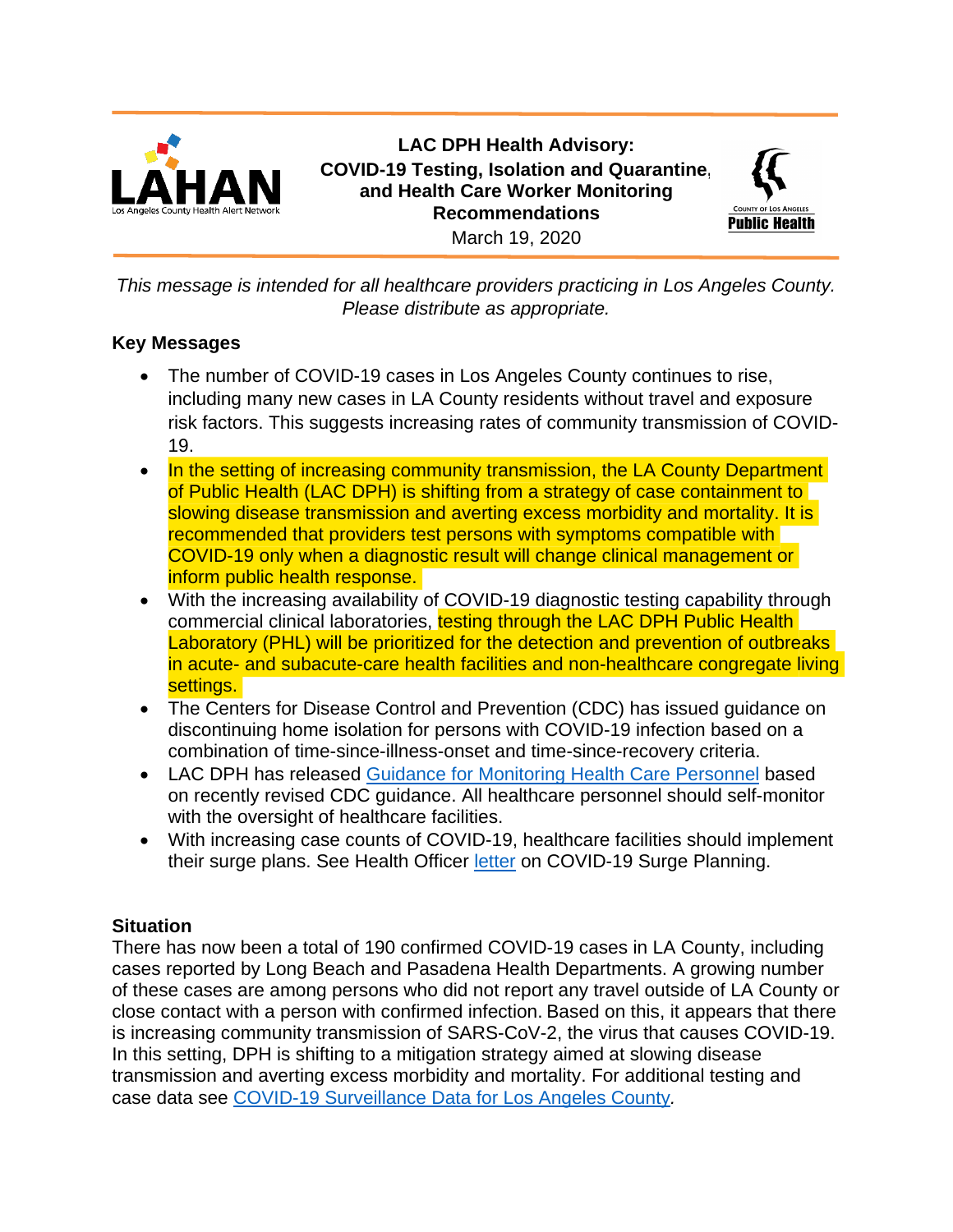This advisory will provide recommendations on testing, including when to use the PHL, isolation and quarantine, and discontinuation of isolation including return to work for healthcare workers. Healthcare providers are encouraged to visit the DPH Coronavirus 2019: Information for Healthcare Providers' [webpage](http://publichealth.lacounty.gov/acd/ncorona2019/) for the current situation and most up-to-date guidance and resources.

#### **Recommendations**

*Testing*

• COVID-19 testing at PHL is preferred for persons meeting the following criteria because a timely result can inform an urgent public health response:

| <b>Clinical Features</b>                                                                                                 |     | <b>Epidemiologic Risk Factors</b>                                                                                                                                                                                                                                                                                   |
|--------------------------------------------------------------------------------------------------------------------------|-----|---------------------------------------------------------------------------------------------------------------------------------------------------------------------------------------------------------------------------------------------------------------------------------------------------------------------|
| Fever or signs/symptoms of lower<br>respiratory illness (e.g. cough,<br>shortness of breath)                             | and | Any healthcare worker (defined as a<br>person providing direct clinical care to<br>patients) who worked while symptomatic in<br>an acute or long-term care facility <sup>1</sup><br>$-0r-$<br>A resident of a long-term care facility<br>$-0r-$<br>Paramedic personnel and Emergency<br>Medicine Technicians (EMTs) |
| Part of a cluster of 2 or more cases of<br>a presumed infectious acute<br>respiratory illness within a 72-hour<br>period | and | Any congregate living setting (e.g. senior<br>assisted-living facility, homeless shelters)                                                                                                                                                                                                                          |

 $1$  Note that all healthcare workers are advised to self-monitor for symptoms and not report to work if they are experiencing symptoms.

- Unless confirming a diagnosis of COVID-19 will impact patient management, DPH strongly recommends against COVID-19 diagnostic testing for persons with mild febrile respiratory illness who can be safely managed at home. This will minimize possible exposures to healthcare workers, patients, and the public and will reduce the demand for personal protective equipment.
- It is recommended that providers test only persons with symptoms compatible with COVID-19 where a diagnostic result will change clinical management or inform public health response.
- Testing of asymptomatic persons is not recommended because the available tests have not been approved and validated for testing of those without symptoms. If patients know they have been exposed, they should be counseled to self-quarantine.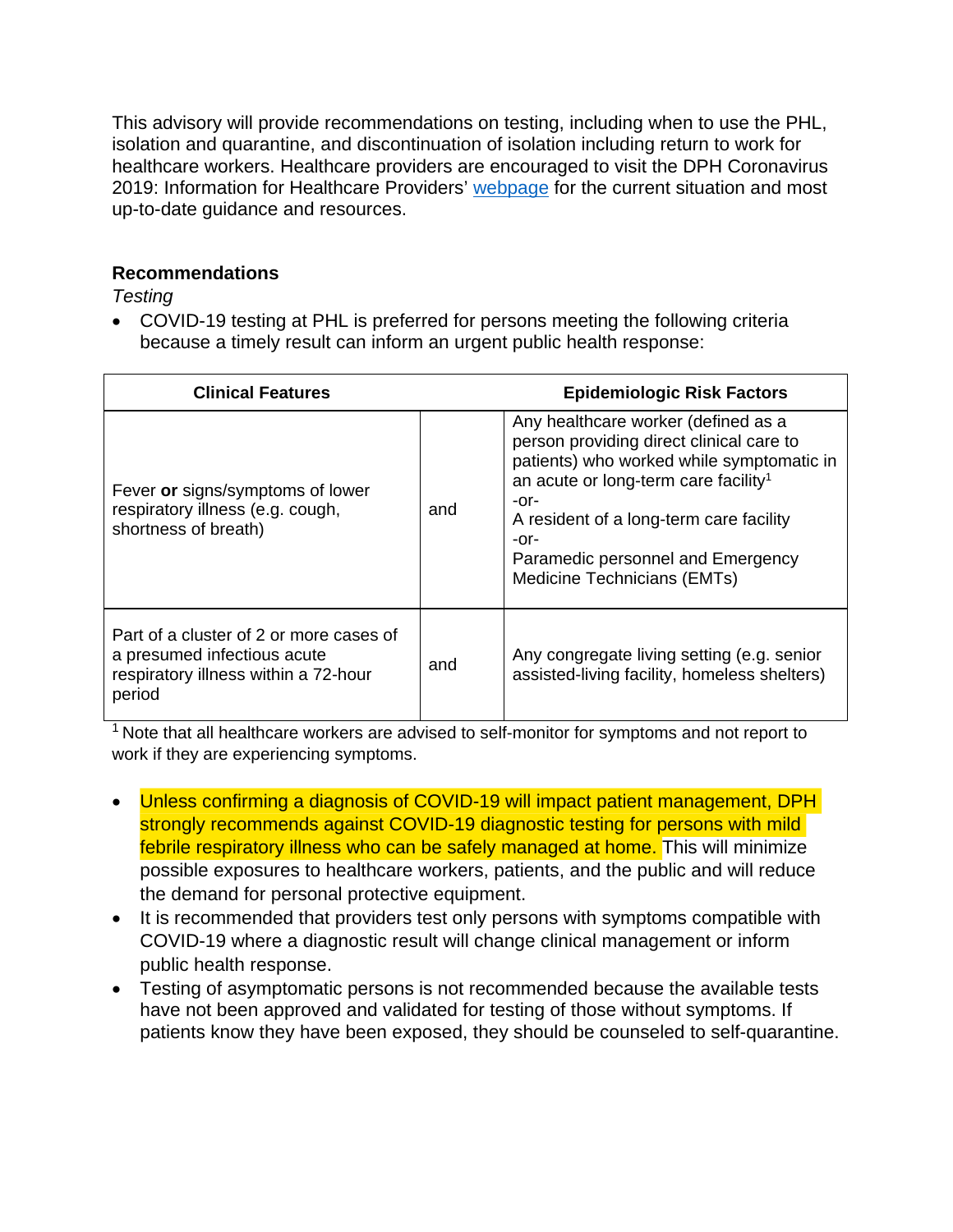### *Isolation and Quarantine*

- Patients with confirmed COVID-19 should be provided with [home isolation](http://publichealth.lacounty.gov/acd/docs/HomeisolationenCoV.pdf) instructions.
- Patients who are waiting for COVID-19 test results should be presumed infectious and instructed to follow [home isolation](http://publichealth.lacounty.gov/acd/docs/HomeisolationenCoV.pdf) instructions.
- Persons with mild febrile respiratory illness in whom diagnostic testing will not change management should be presumed to have COVID-19. They should be instructed to isolate themselves and follow [home care](http://publichealth.lacounty.gov/acd/docs/COVHomeCare.pdf) instructions.
- Close contacts (household members, intimate partners, and caregivers) to a person with suspected or confirmed COVID-19 should be provided with [home quarantine](http://publichealth.lacounty.gov/acd/docs/COVHomeQuarantine.pdf) instructions.

# *Discontinuation of Home Isolation*

- According to [CDC guidance,](https://www.cdc.gov/coronavirus/2019-ncov/hcp/disposition-in-home-patients.html) symptomatic persons with COVID-19 who were directed to care for themselves at home may discontinue home isolation when both of the following time-since-illness-onset and time-since-recovery conditions are met:
	- o At least 3 days (72 hours) have passed *since recovery* defined as resolution of fever without the use of fever-reducing medications and improvement in respiratory symptoms (e.g., cough, shortness of breath); **and**,
	- o At least 7 days have passed *since symptoms first appeared*.

# *Discontinuation of Home Isolation and Return to Work for Health Care Workers*

- Healthcare workers with COVID-19 can return to work after they meet the above time-since-illness-onset and time-since-recovery conditions.
- After returning to work they should:
	- o Adhere to hand hygiene, respiratory hygiene, and cough etiquette (e.g., cover nose and mouth when coughing or sneezing, dispose of tissues in waste receptacles);
	- o Self-monitor for symptoms, and seek re-evaluation from occupational health if respiratory symptoms recur or worsen;
	- o Wear a facemask at all times while in the healthcare facility until all symptoms are completely resolved or until 14 days after illness onset, whichever is longer; and
	- o Be restricted from contact with severely immunocompromised patients (e.g., transplant, hematology-oncology) until 14 days after illness onset.

See CDC [Criteria for Return to Work for Healthcare Personnel with Confirmed or](https://www.cdc.gov/coronavirus/2019-ncov/healthcare-facilities/hcp-return-work.html) [Suspected COVID-19 \(Interim Guidance\)](https://www.cdc.gov/coronavirus/2019-ncov/healthcare-facilities/hcp-return-work.html) and LAC DPH [Guidance for Monitoring](http://publichealth.lacounty.gov/acd/docs/HCWMonitoring.pdf)  **[Health Care Personnel](http://publichealth.lacounty.gov/acd/docs/HCWMonitoring.pdf) for more information.** 

• Please note that COVID-19 test results can be falsely negative, especially early in the course of illness and with less severe illness. Therefore, any patient that is being tested for COVID-19 should maintain isolation precautions regardless of